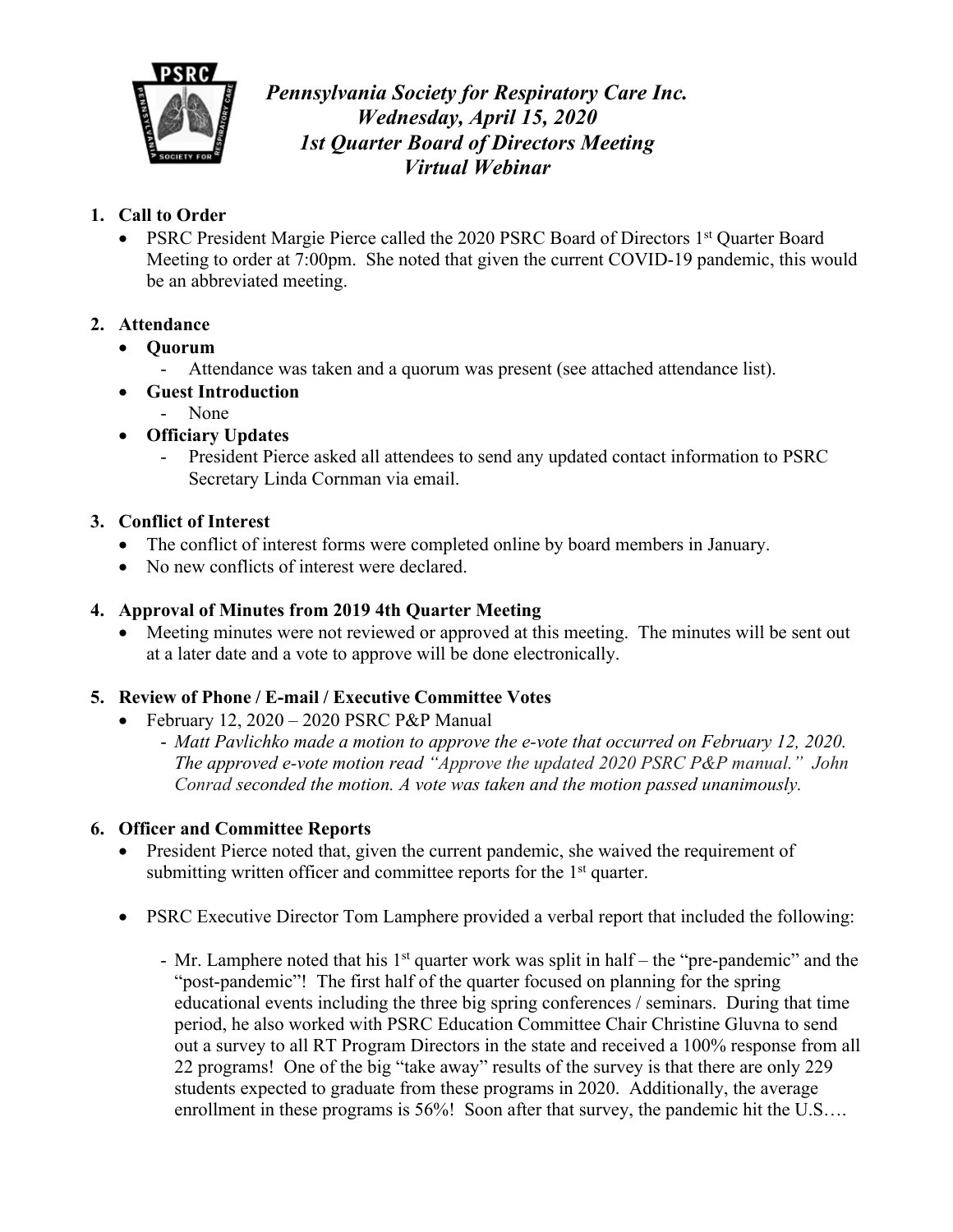- Mr. Lamphere made a strong recommendation to the 2020 PSRC Eastern Regional Conference planning committee and President Pierce that the event be rescheduled for new dates in the Fall. He noted that the hotel and Event Center would allow this without charging a fee. The committee & President Pierce agreed with this recommendation and the event was rescheduled to September 24-25, 2020.
- Mr. Lamphere noted he has spent numerous hours trying to contact the Board of Professional & Occupational Affairs in regards to increasing the number of RTs available to work during the current pandemic. This includes respiratory therapists who's license is inactive, students who are about to graduate in the Fall and therapists from out of state who want to obtain licensure in PA. He was finally able to get a hold of Stephen Latanishen who is the Director of Intergovernmental Affairs for the PA Department of State. Mr. Latanishen is working with the Governor's office on multiple waivers to streamline processes during the current emergency.

Mr. Lamphere worked closely with Mr. Latanishen and educated him on the number of students expecting to graduate in April / May and the best way to get them working as quickly as possible. Given that the NBRC's testing centers are closed and therefore the recommendation was for graduating students to utilize the "Temporary Permit" process that already exists. Unfortunately, many graduating students have already applied for a license (rather than a permit) and the PA Licensing System (PALS) will not allow the student to change their application once payment is made. Mr. Latanishen is working to cancel these applications, refund the payment to the graduate who can then reapply for a Temporary Permit.

In addition, Mr. Lamphere recommended that the State Board of Medicine allow the "Verification of Education" form to be sent by Program Directors via email to the Board of Medicine instead of regular mail which is currently required. Mr. Latanishen was able to have this recommendation included in another waiver signed by the Governor and this should help streamline the process of Temporary Permit applications by new graduates.

In regards to reactivation of expired licenses, Mr. Latanishen worked with the Governor's office and was able to create and have signed by the Governor a waiver that allows all RT licenses that have been expired for four years or less to be reactivated without the normal requirements (continuing education, child abuse course, etc.) being completed. Mr. Lamphere worked with the State Board of Medicine on the process and will be promoting this new waiver to all contacts in the PSRC's system. He will then provide the waiver form to anyone interested in reactivating their license and those individuals will then complete and return the form to him. He will then send batches of completed applications to the State Board of Medicine for processing via email.

Finally, Mr. Lamphere noted that he has received only one contact from a therapist outside the state who was looking to obtain their license in PA. Given all the other urgent items that the state is dealing with at this time, he recommended to Mr. Latanishen that this NOT be a top priority at this time but to work on a waiver when time permits.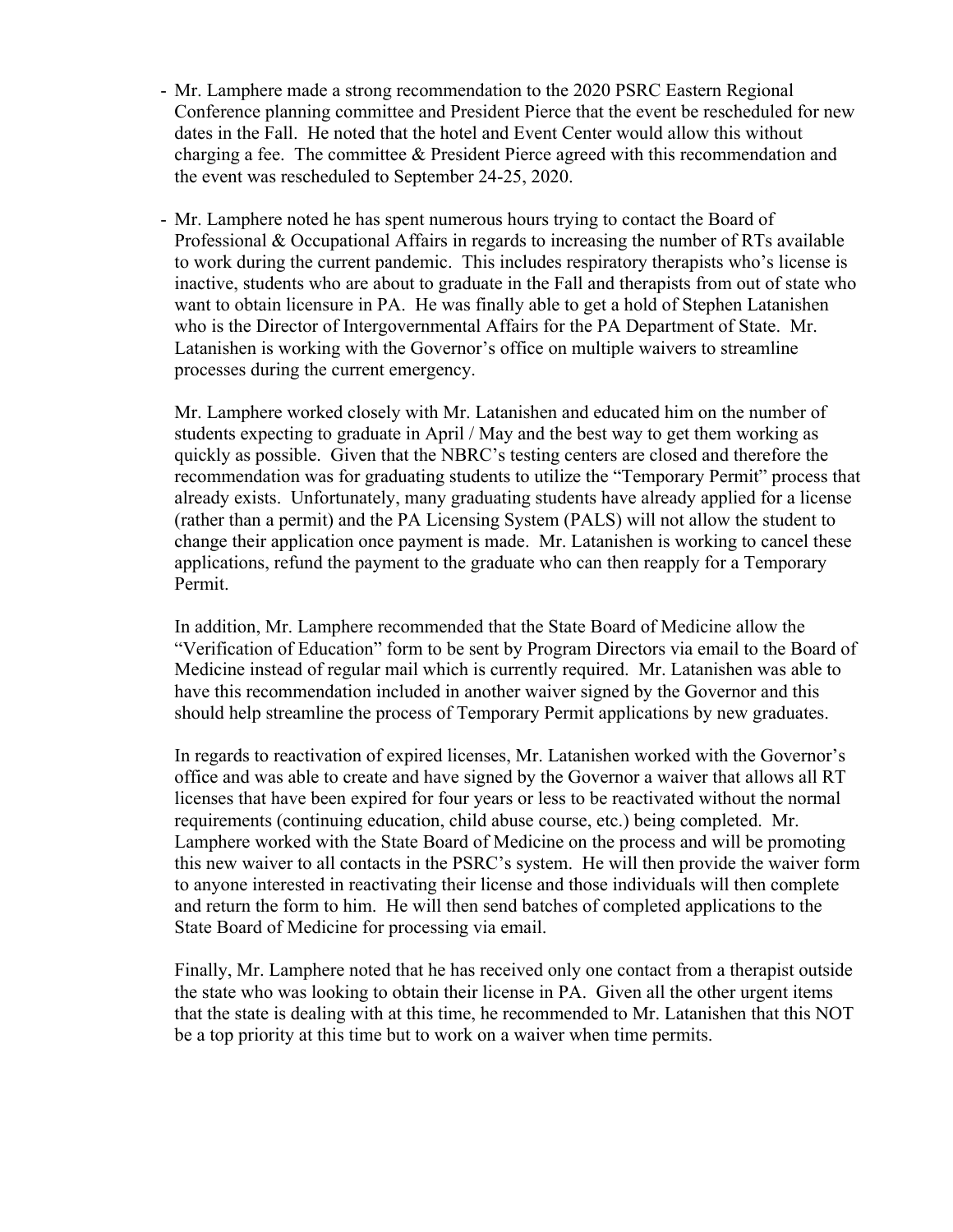- Mr. Lamphere noted that he worked with Ms. Gluvna to hold a virtual meeting of RT Program Directors on Friday, March 20, 2020 to update them on the current events regarding the state license and NBRC situations. The meeting also allowed the attendees to ask questions and share what is happening in each of their programs.
- On March 27<sup>th</sup>, Mr. Lamphere sent an email out to all RT Program Directors to obtain information from each school on what RT equipment or PPE they had available, if they had donated these items to any hospitals and if so, what was donated. He also updated them on the almost daily changes in regards to the licensing process and on the current status of the NBRC.

#### **7. Unfinished/Old Business**

- Review Action Items a. The Action Items List was reviewed by the board and updated.
- **New Business**
	- President Pierce thanked everyone for all the work they are doing on the front lines of the pandemic.

#### **Meeting Adjournment**

• There being no further business, *at 8:56pm Kathy Sebastian made a motion to adjourn the meeting. Director-At-Large Jason Lake seconded the motion. A vote was taken and the motion carried unanimously.*